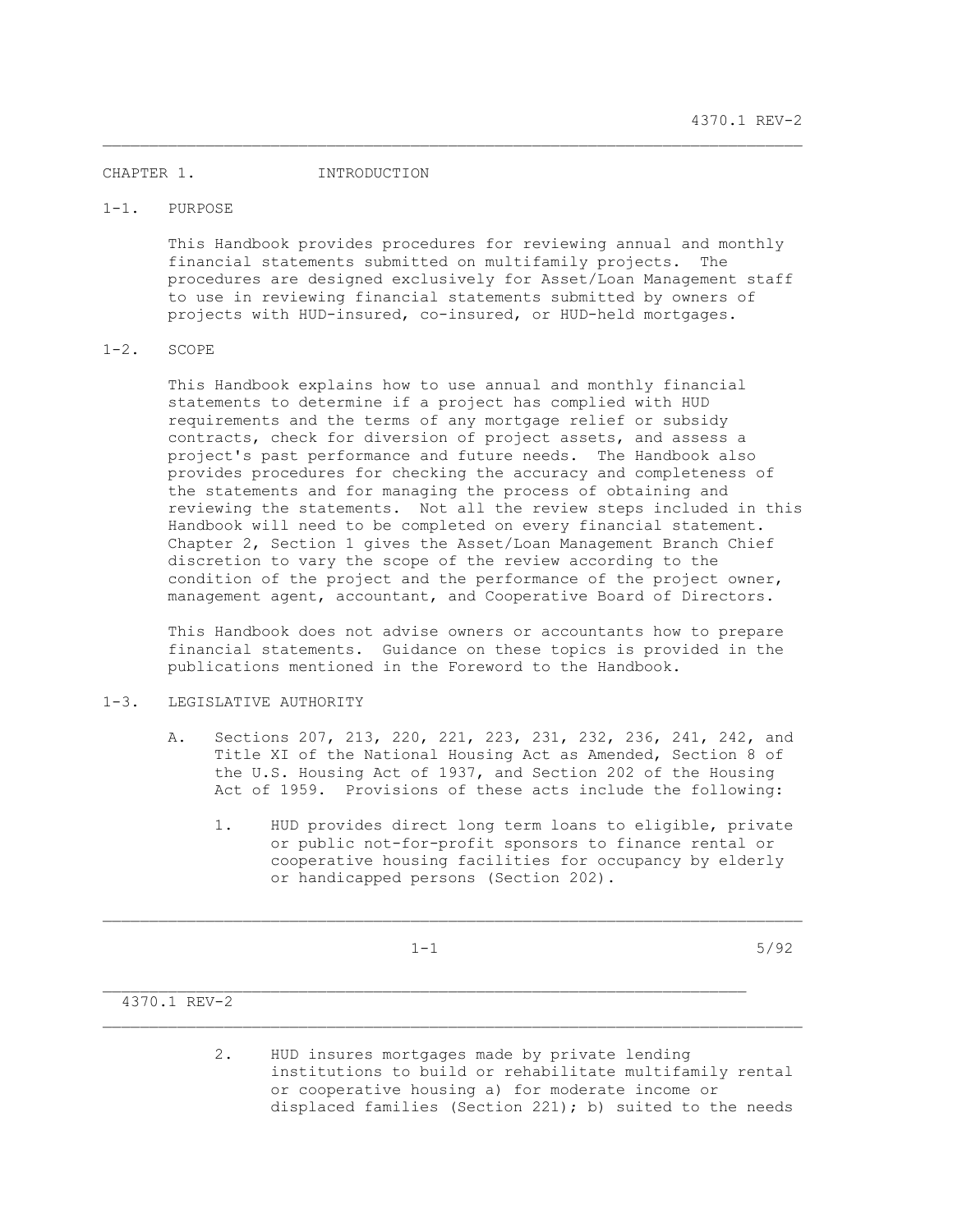of the elderly or handicapped (Section 231); c) to accommodate 20 or more patients requiring skilled nursing care and related medical services (Section 232); d) for the treatment of persons who require medical care furnished only, or most effectively, by hospitals (Section 242); e) for group practice medical facilities to relieve overburdened hospitals and nursing homes (Title XI); and f) by private or public developers that contain at least five dwelling units (Section 207).

- 3. HUD insures loans made by private lending institutions to pay for improvements to apartment projects, nursing homes, hospitals, or group practice facilities that carry HUD-insured mortgages (Section 241).
- 4. HUD insures mortgages to purchase or refinance existing projects originally financed with or without Federal mortgage insurance (Section 223(f)).
- 5. The secretary is authorized to make periodic interest reduction payments on behalf of the owner of a project designed for lower income families (Section 236).
- 6. Public Housing Agencies (PHAs) administer programs to assist low-income families obtain safe and affordable housing. The PHA selects landlords to rehabilitate properties to meet certain safety and sanitation standards. HUD then subsidizes the rental payments for eligible tenants. The various assistance programs authorized under Section 8 include Lower Income Rental Assistance, Existing Housing Voucher, Certificate programs, New Construction, Substantial Rehabilitation, Special Allocations (Loan Management Set Aside), Farmer's Home (515), and Section 202/8 programs. Of these, this Handbook applies only to projects whose mortgages are insured or held by HUD.
- B. Sections 2 and 4 of the Inspector General Act of 1978. The HUD Inspector General (IG) has the statutory responsibility to

| 5/92 | $1 - 2$ |              |
|------|---------|--------------|
|      |         |              |
|      |         | 4370.1 REV-2 |
|      |         |              |

 conduct, supervise, and coordinates audits and investigations relating to HUD's programs and operations. The IG also provides leadership and recommends policies designed to promote economy, efficiency, and effectiveness and to prevent fraud and abuse.

 C. Section 108 of the HUD Reform Act of 1989. The Secretary may impose a monetary penalty on any owner of a multifamily property who has agreed to use nonproject income to pay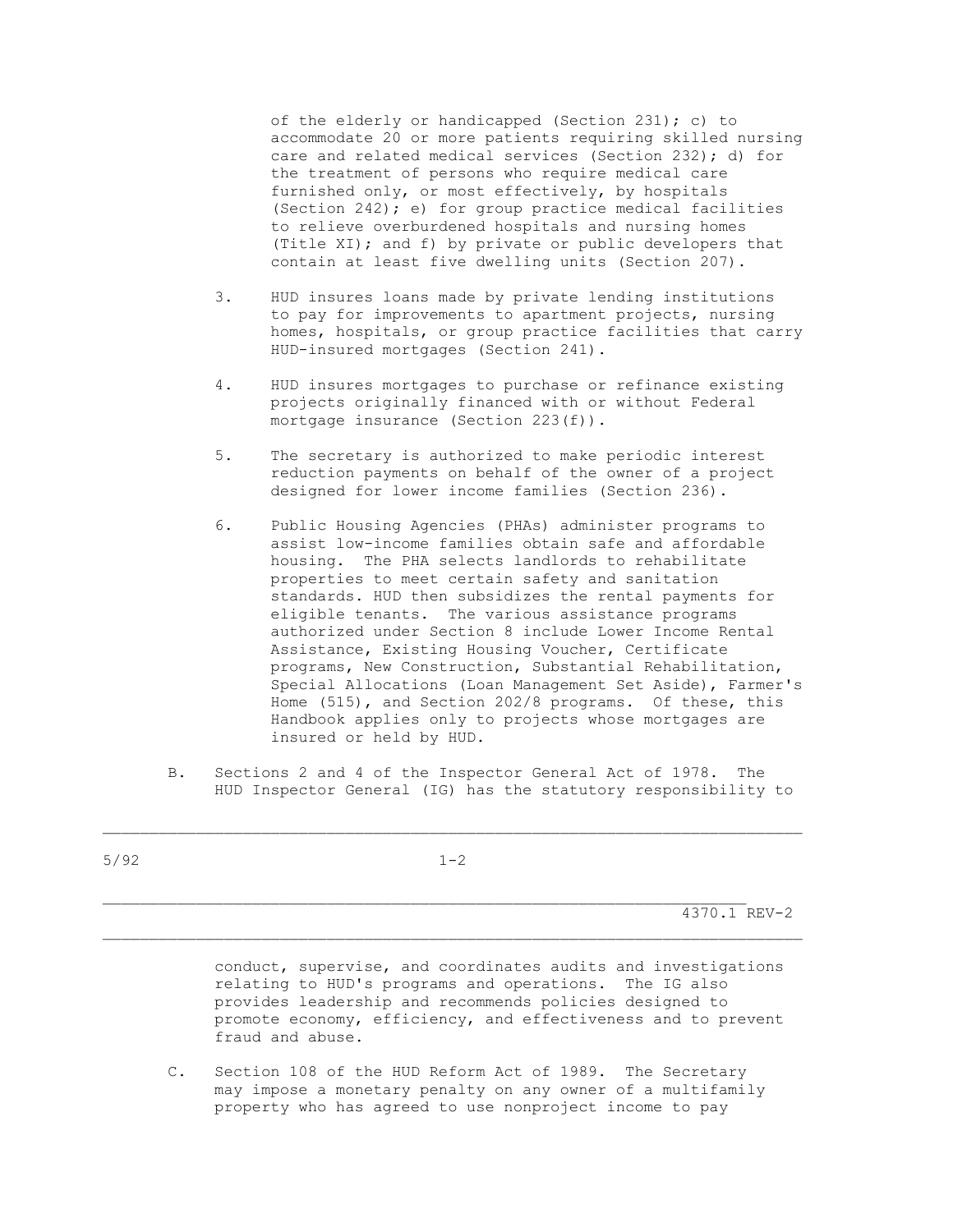project liabilities or to make cash contributions for payment due under the mortgage but who fails to do so. A monetary penalty may also be imposed for any violation of the regulatory agreement, including failure to maintain books and accounts of the project according to requirements prescribed by the Secretary.

- D. Section 42, Internal Revenue Code of 1986, as amended Low Income Housing Credits. This section authorizes tax credits for low income housing meeting certain criteria. Current and prospective owners may not receive excessive profits or subsidies or create undue mortgage insurance risks by combining Low Income Housing Tax Credits (LIHTC) with other HUD programs. HUD requires a review of all cases that use LIHTCs.
- E. Sections 416 and 421 of the Housing and Community Development Act of 1987, Misuse and Diversion of Funds. These sections impose specific sanctions and penalties for the misuse and diversion of funds and for the violation of regulatory agreements and other applicable regulations. Penalties may include 1) a fine of up to \$250,000 or imprisonment for up to five (5) years, or both, or 2) requesting the U.S. Attorney General to recover any assets or income of the violator.
- 1-4. GOALS OF FINANCIAL ANALYSIS

 Effective financial statement analysis can assist the Department in achieving the goals of asset management (loan servicing). The objectives of financial analysis as related to asset management in general are discussed below.

 A. Financial health of project. The financial health of a project is determined by its stability and the quality of service it provides. To provide stability, rents must be set at levels sufficient to

\_\_\_\_\_\_\_\_\_\_\_\_\_\_\_\_\_\_\_\_\_\_\_\_\_\_\_\_\_\_\_\_\_\_\_\_\_\_\_\_\_\_\_\_\_\_\_\_\_\_\_\_\_\_\_\_\_\_\_\_\_\_\_\_\_\_\_\_\_\_\_\_\_\_\_

 $1-3$  5/92

### 4370.1 REV-2

 cover debt service on the loan, the cost of operating a project, and allow a reasonable return on equity (distributions) to owners when permitted. As inflation pushes up operating expenses, rents must be increased. The Asset Management (Loan Management) staff's objective is to keep rent increases to necessary amounts and to minimize the impact of the increase on lower-income residents. The staff does this in many ways. This handbook describes analyses of financial statements. When analyzing a project's financial data, the Asset Management staff must determine which projects need subsidies and recommend scarce subsidies in accordance with the relative needs of the projects. Once HUD has allocated subsidies to a project,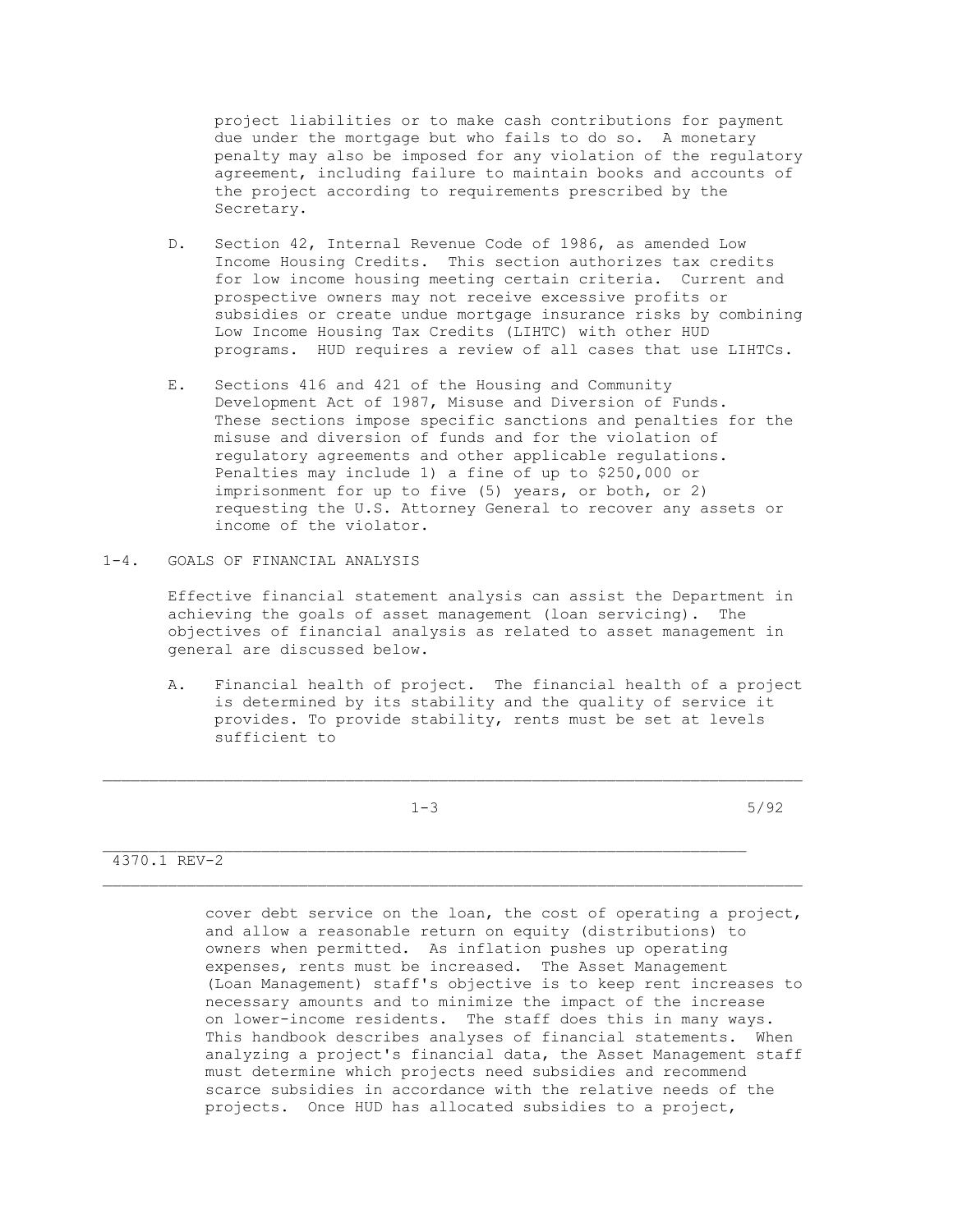Asset/Loan Management staff must monitor the project to make sure it is fully using the subsidies. HUD reallocates funds among projects as necessary to ensure full usage of limited subsidy funds.

 Providing quality housing is as important as providing affordable housing. While low rents enable more people to afford housing, the housing must be of adequate quality. The Asset Management staff contributes to this end by assisting or permitting owners to achieve a sufficiently high rent potential to maintain the project by ensuring that money is not being diverted for expenses not essential to the operation of the project. To provide more operating funds, the staff also may help the owner obtain a rent increase or a mortgage relief.

 B. Protect the FHA Insurance Fund. When projects with HUD-insured loans fail to make their payments, the mortgagee may decide to assign the mortgage to the Secretary. When this happens, HUD must use Federal funds to pay the mortgagee the balance due on the FHA-insured loan (with certain adjustments). The Asset/Loan Management staff can help protect the FHA insurance fund by monitoring the project's physical and financial status and providing solutions to current and anticipated physical and financial problems. When assignment claims cannot be avoided, the Asset/Loan Management staff can still help reduce government losses by quickly negotiating a workout or repayment plan with the project owner. A workout plan can enable the owner to pay back to HUD the amount due under the note and mortgage. The staff can also recommend timely foreclosure so that HUD

 $5/92$  1-4

\_\_\_\_\_\_\_\_\_\_\_\_\_\_\_\_\_\_\_\_\_\_\_\_\_\_\_\_\_\_\_\_\_\_\_\_\_\_\_\_\_\_\_\_\_\_\_\_\_\_\_\_\_\_\_\_\_\_\_\_\_\_\_\_\_\_\_\_\_\_\_\_\_\_\_

\_\_\_\_\_\_\_\_\_\_\_\_\_\_\_\_\_\_\_\_\_\_\_\_\_\_\_\_\_\_\_\_\_\_\_\_\_\_\_\_\_\_\_\_\_\_\_\_\_\_\_\_\_\_\_\_\_\_\_\_\_\_\_\_\_\_\_\_\_

4370.1 REV-2

 can acquire and resell the project and minimize its losses in that way.

- C. Ensure that rental revenue and federal subsidies are used properly. If funds are used for other than necessary and reasonable expenses of operating the project, the tenants will not fully benefit from HUD's housing programs. If funds are diverted for unauthorized purposes, there may not be sufficient remaining funds to maintain the project, or tenants' rents may be set higher than they should be. Asset/Loan Management staff can help avoid these situations by reviewing the financial statements carefully to identify instances where funds have been diverted improperly or are not being used in compliance with previous agreements.
- D. Compliance with Regulatory Agreement and subsidy contracts. Compliance with regulatory agreements and specific subsidy contracts is essential to providing decent, safe, and affordable